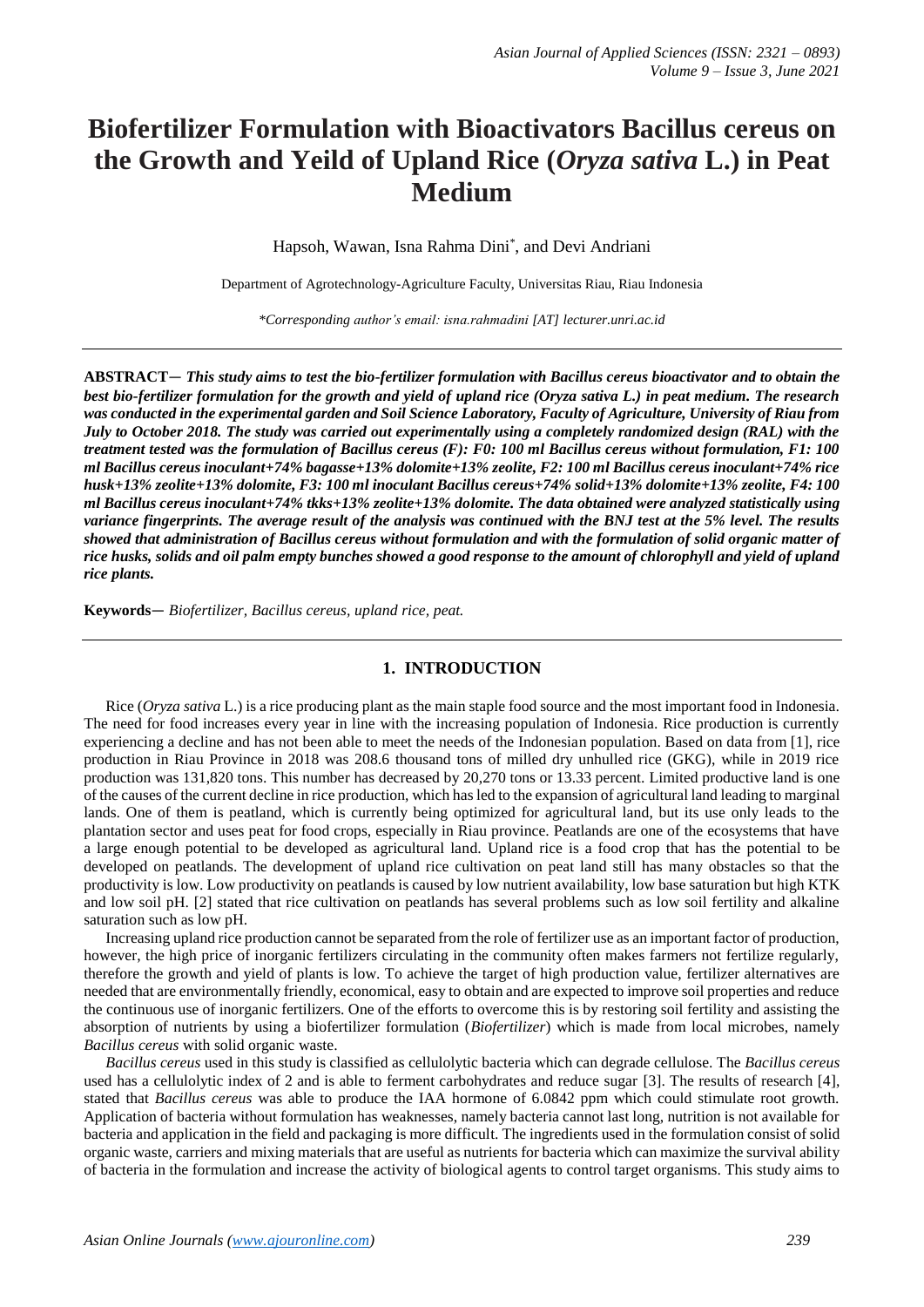test the bio-fertilizer formulation with the bioactivator *Bacillus cereus* and to obtain the best bio-fertilizer formulation for the growth and yield of upland rice (*Oryza sativa* L.) in peat medium.

## **2. MATERIALS AND METHODS**

The research was conducted at Experimental Garden, Faculty of Agriculture, Riau University, and Soil Science Laboratory, Faculty of Agriculture, Riau University, Street of Bina Widya Km 12.5 Simpang Baru Village, Tampan District, Pekanbaru City, Riau Province. The study was carried out experimentally using a completely randomized design (RAL) with the treatment tested was the formulation of *Bacillus cereus* (F): F0: 100 ml of *Bacillus cereus* without formulation, F1: 100 ml of inoculant *Bacillus cereus* + 74% bagasse + 13% dolomite + 13 % zeolite, F2: 100 ml *Bacillus cereus* inoculant + 74% rice husk + 13% zeolite + 13% dolomite, F3: 100 ml *Bacillus cereus* inoculant + 74% solid + 13% dolomite + 13% zeolite, F4: 100 ml *Bacillus cereus* inoculant + 74% tkks + 13% zeolite + 13% dolomite.

#### *Refresh Bacillus cereus isolate*

*Bacillus cereus* rejuvenation is done by taking *Bacillus cereus* isolates using a loop needle. *Bacillus cereus* isolate was isolated on *Nutrient Agar* (NA) medium using the scratch method. A total of 1 ose of *Bacillus cereus* isolate was scratched on the surface of the NA medium in a petri dish. Furthermore, the isolates were put into polyethylene plastic measuring 15 cm x 20 cm, then the isolates were stored in a cool box measuring 81 cm x 47 cm at a temperature of 27  $^{\circ}$ C and incubated for 48 hours. Then *Bacillus cereus* on NA media was taken with a loop needle and put into a 50 ml erlenmenyer and incubated at room temperature for 24 hours. After 24 hours, *Bacillus cereus* which was in a 50 ml erlenmenyer was put into a 500 ml erlenmenyer containing *Nutrient Broth* (NB) media and incubated at room temperature for 2 hours.

## *Preparation of Bacillus cereus Biofertilizer Formulation*

*Bacillus cereus* colonies, which were 3 days old, were harvested by centrifugation at a speed of 7,500 rpm at room temperature for 6 minutes. The bacterial spores were then washed with *Sodium Broth* (NB) medium, then washed again with 0.05 molar *phosphate buffer saline* (PBS) solution, pH 7.0, incubated for 24 hours, and ready to be used for direct field testing on upland rice plants.

## *Colony Count Formulation of Bacillus cereus*

The formulation of *Bacillus cereus* was incubated, the colony counted. As much as 1 g of *Bacillus cereus* formulation diluted with sterile distilled water from  $10^{-1}$  dilution level to  $10^{-7}$  dilution level. The dilution rate used for colony counting is the  $10^{-7}$  dilution rate. A total of 1 ml of formulation at a  $10^{-7}$  dilution is dropped into a petri dish that already contains *Nutrient Agar* (NA) medium and then left to stand until the medium solidifies. After being incubated for 24 hours, then the colony count was carried out.

Population  $=\frac{x}{x}$  $v.p$ 

Note :  $\dot{x}$  = the number of colonies at a given dilution

 $v =$  volume of the dispersed suspension (ml)

 $p =$  the dilution factor

| Table 1. Colony calculations of the Bacillus cereus formulation |  |
|-----------------------------------------------------------------|--|
|-----------------------------------------------------------------|--|

| <b>Formulasion Bacillus cereus</b> | Number of colonies (cfu / ml) |
|------------------------------------|-------------------------------|
| $F1: Bacillus$ cereus + bagasse    | $7.9 \times 10^7$             |
| $F2: Bacillus cereus + rice husk$  | 5,6 x $10^7$                  |
| $F3: Bacillus$ cereus + solid      | $12.8 \times 10^7$            |
| $F4: Bacillus$ cereus + TKKS       | $9.9 \times 10^{7}$           |

The parameters observed were photosynthetic rate, conductivity of stomata,  $CO<sub>2</sub>$  concentration, transpiration rate, amount of chlorophyll, plant height, maximum number of tillers, number of productive tillers, harvesting age, panicle length, weight of 1000 pithy grains, percentage of well-filled grains and weight of milled dry unhulled rice. per clump. The data obtained were analyzed statistically using variance fingerprints. The average results of the analysis were continued with the BNJ test at the 5% level.

# **3. RESULTS AND DISCUSSION**

#### *3.1 Physiological Responses*

The results of the analysis of variance showed that the application of biological fertilizers with the bioactivator Bacillus cereus had no significant effect on the rate of photosynthesis, the conductivity of stomata, the rate of transpiration and the concentration of  $CO<sub>2</sub>$  in upland rice plants. However, it has a significant effect on the amount of chlorophyll of upland rice plants. The results of the physiological response further test with the honest real difference test (BNJ) at the 5% level can be seen in Table 2.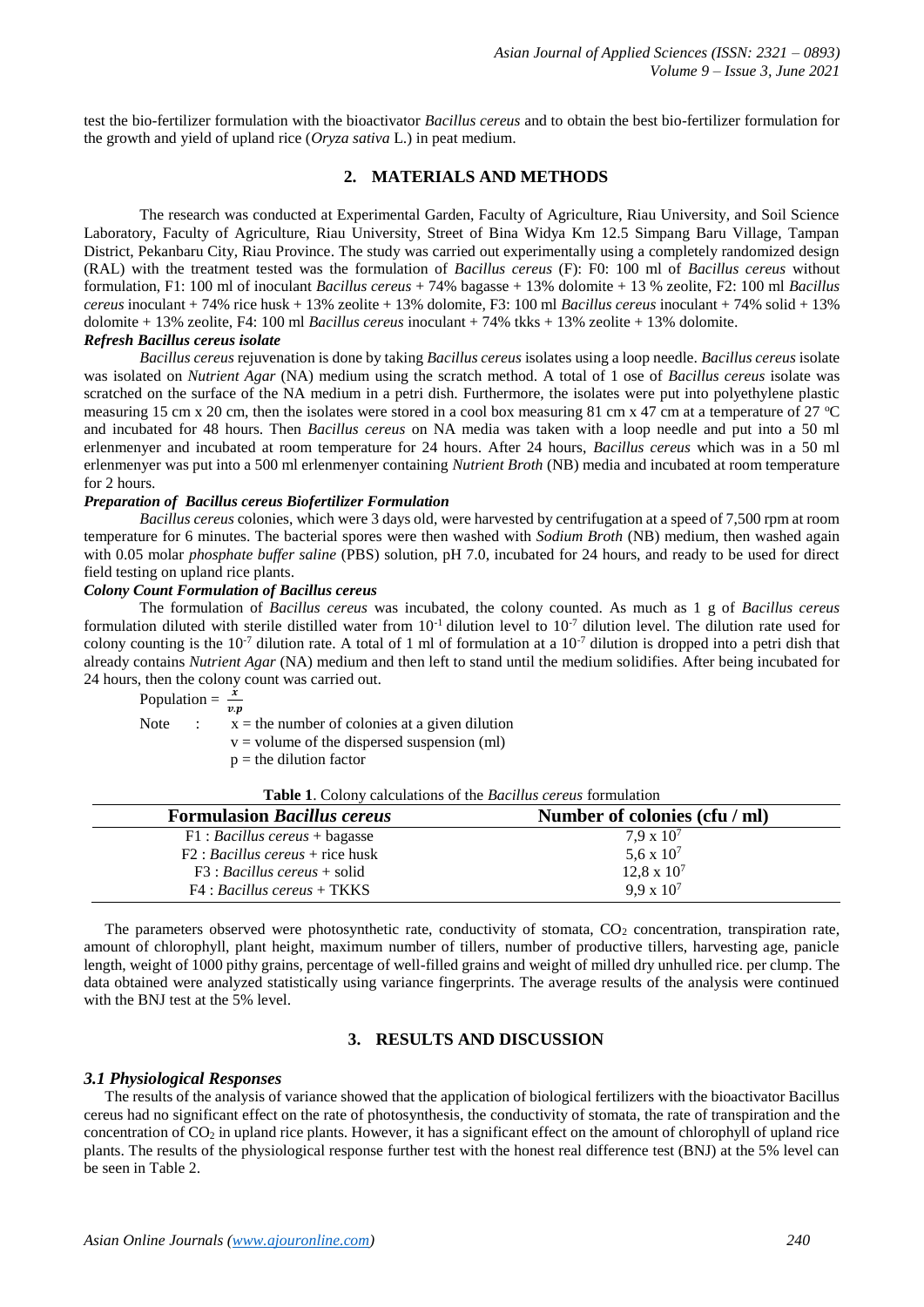|                                            |                                                                           |                                                                         | based on solid organic waste.                                              |                                                                            |                                                            |
|--------------------------------------------|---------------------------------------------------------------------------|-------------------------------------------------------------------------|----------------------------------------------------------------------------|----------------------------------------------------------------------------|------------------------------------------------------------|
| <b>Treatment</b>                           | Photosyn<br>thesis Rate<br>(µmol CO2<br>$\mathbf{m}^{-2} \mathbf{s}^{-1}$ | <b>Amount of</b><br><b>Chlorophyll</b><br>( $\mu$ mol m <sup>-2</sup> ) | Conductivity<br>of Stomata<br>(mol $H_2O$ m <sup>-</sup><br>$2^{2} S^{-1}$ | <b>Transpiration</b><br>Rate<br>(mmol $H_2O$ m <sup>-2</sup><br>$S^{-1}$ ) | CO <sub>2</sub><br>concentration<br>(µmol $CO2$<br>$mol-1$ |
| B. cereus<br>without<br>formulation        | 14.79a                                                                    | $21.80$ ab                                                              | 0.109a                                                                     | 2,11a                                                                      | 137,58 a                                                   |
| <i>B.cereus</i> +bagasse                   | 14.32 a                                                                   | 17.57c                                                                  | 0.098a                                                                     | 1,94a                                                                      | 125,30a                                                    |
| <i>B.cereus</i> +rice<br>husk              | 15,53a                                                                    | 19,07 ab                                                                | 0.106a                                                                     | 1,77a                                                                      | 100,48a                                                    |
| <i>B.cereus</i> + solid                    | 15,49a                                                                    | $20.95$ ab                                                              | 0.078a                                                                     | 1,62a                                                                      | 91,12a                                                     |
| <i>B.cereus</i> +bunches<br>empty palm oil | 13,64 a                                                                   | 23.13a                                                                  | 0,096a                                                                     | 1,68a                                                                      | $104,63$ a                                                 |

**Table 2**. The physiological response of upland rice plants by providing bio-fertilizers with *Bacillus cereus* bioactivator based on solid organic waste.

Note: The numbers followed by the same lowercase letter in the same column are not significantly different according to the honest real difference test (BNJ) at the 5% level.

Table 2 shows that the physiological responses of upland rice plants with the application of biological fertilizers with the bioactivator *Bacillus cereus* based on solid organic matter to the observed parameters of photosynthesis rate, stomata conductivity, transpiration rate and  $CO<sub>2</sub>$  concentration gave insignificantly different results in all tested treatments but significantly different. on observing the amount of chlorophyll of upland rice plants. The average photosynthetic rate of rice plants ranged from 13.64 - 15.53 µmol  $CO_2$  m<sup>-2</sup> s<sup>-1</sup>, the conductivity of the stomata ranged from 0.096-0.109 mol H<sub>2</sub>O  $m^2 s^1$ , the transpiration rate ranged from 1.62-2.11 mmol H<sub>2</sub>O  $m^2 s^1$  and CO<sub>2</sub> concentrations ranging from 61.12-137.58 μmol CO<sup>2</sup> mol-1. It is suspected that when the plants undergo physiological processes, the *Bacillus cereus* used in the formulation of biological fertilizers given to upland rice plants is not fully active (still in a dormant state) so that it has not been able to produce secondary metabolics such as the IAA hormone. According to [5], the adaptation phase (*lag phase*) is the initial phase where at this time it is the adjustment of bacteria in a new environment. In this phase there is no increase in cells, but an increase in cell size.

Physiological processes occur in all plant organs such as those under the leaf surface (although some are above or even on both leaf surfaces) in which there are stomata cells that play a role in the processes of photosynthesis, respiration and tranpiration which in turn also affect metabolism and plant growth. The stomata response in high  $CO<sub>2</sub>$  conditions has an important role because the opening of the stomata is closely related to  $CO<sub>2</sub>$  fixation for the photosynthesis process. According to [6], the conductivity of the stomata is directly influenced by the size of the stomatal opening. The larger the open stomata, the higher the conductivity, otherwise the stomata will get a little outside air when the stomata openings are narrow.

The amount of chlorophyll of rice plants with the application of biofertilizer *Bacillus cereus* + oil palm empty bunches was significantly different from the application of *Bacillus cereus* + bagasse but not significantly different from other treatments. This is presumably due to the light intensity factor received by plants. Chlorophyll is the main component of chloroplasts and chlorophyll content is relatively positively correlated with the rate of photosynthesis [7]. Light intensity affects the photosynthesis process, because light will be absorbed by the photosystem consisting of chlorophyll a, chlorophyll b, and complementary pigments. [8], stated that the content of chlorophyll a, chlorophyll b, and total chlorophyll at low light intensity is higher, because plants adapt to the absorption of a limited amount of light. The low light intensity factor can affect the size of the light harvesting pigment antenna to capture limited light.

The total chlorophyll content for the optimal rate of photosynthesis is not only affected by light intensity. In addition, genetic factors also influence the optimal rate of plant photosynthesis. Each type of plant responds differently to the intensity of light received at different rates of photosynthesis. According to [8], light intensity affects the activity of the light harvesting gene, causing each plant species to have a different response in activating the harvesting pigment gene according to the quantity of light received. Chlorophyll is synthesized in leaves and has a role to capture sunlight, the amount is different for each species. Chlorophyll synthesis is influenced by various factors such as light, sugar or carbohydrates, water, temperature, genetic factors, nutrients such as N, Mg, Fe, Mn, Cu, Zn, S and O [9].

## *3.2 Growth response*

The results of the analysis of variety showed that the application of biological fertilizers with the bioactivator Bacillus cereus had no significant effect on plant height, maximum number of tillers, number of productive tillers, and age of harvest. The results of further growth response tests with the honest real difference test (BNJ) at the 5% level can be seen in Table 3.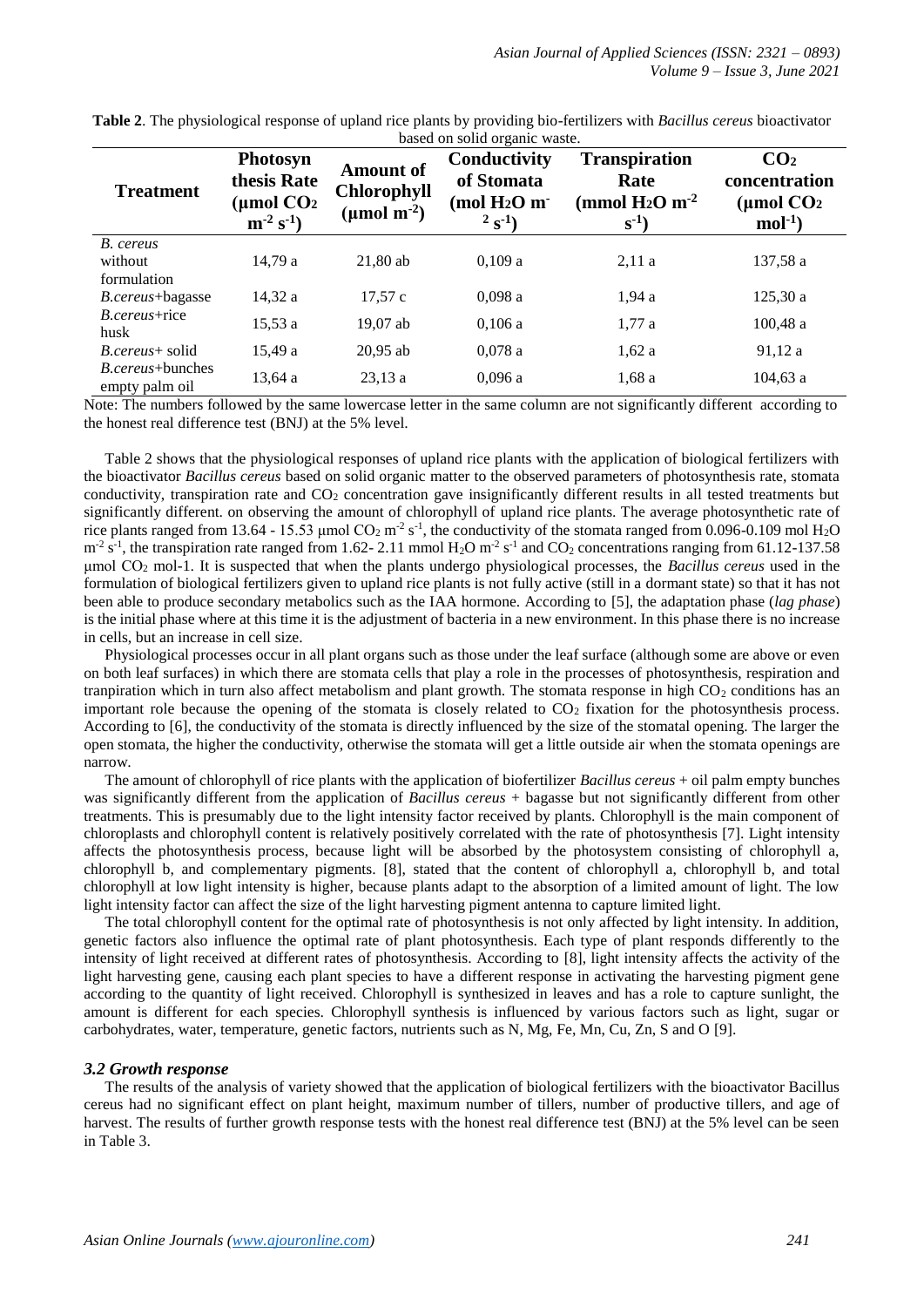| <b>Treatment</b>                                   | <b>Plant height (cm)</b> | <b>Maximum number of</b><br>tillers (steam) |
|----------------------------------------------------|--------------------------|---------------------------------------------|
| <i>Bacillus cereus</i> without formulation         | 104,88a                  | 19,18a                                      |
| $Bacillus$ cereus + bagasse                        | 105,00a                  | 19,31a                                      |
| $Bacillus$ cereus + rice husk                      | 106,56a                  | 18,81 a                                     |
| <i>Bacillus cereus</i> + solid                     | 105,06a                  | 18.44a                                      |
| <i>Bacillus cereus</i> + bunches<br>empty palm oil | 102,81a                  | 21,18a                                      |

**Table 3**. The response to the growth of upland rice plants with the application of biological fertilizers with *Bacillus cereus* bioactivator based on solid organic waste.

Note : The numbers followed by the same lowercase letter in the same column are not significantly different according to the honest real difference test (BNJ) at the 5% level.

The table shows that the growth response of upland rice plants with the application of bio-fertilizer formulation with solid organic waste-based Bacillus cereus bioactivator gave insignificantly different results in all treatments tested against the parameters of plant height and maximum number of tillers. The average height of upland rice plants ranged from 102.81 to 106.56 cm and the maximum number of tillers ranged from 18.44 to 21.18 rice stalks. This is presumably due to the low pH of the peat soil used, namely 4.38 where the pH is classified as acidic. The growth and development of bacteria must also be supported by an optimum and appropriate pH. It is suspected that Bacillus cereus in biological fertilizers can grow but its ability is not yet effective because it cannot perform well in the formulation and conditions of peat soil that have an acidic pH so that its ability to produce IAA hormone is not optimal so that it does not make a real difference to all treatments tested.

According to [10] stated that the media pH that is better for bacterial growth and for the ability of bacteria to produce IAA is that the pH of the media is closer to neutral (pH 7.0). The more acidic the pH of the medium in which the bacteria are grown, the less the ability of the bacteria to grow and produce IAA. In addition, the availability of macro nutrients in the soil is needed by plants in the metabolic process. Tillers are vegetative growth of plants. Several macro nutrients such as N, P, and K are needed by plants in metabolic processes. If macro nutrients, especially N, P, and K are not available in optimal amounts on peat soils, it will affect the formation of upland rice tillers. Nitrogen is an essential nutrient, making up 1.5% of the plant weight and functions primarily in the formation of protein. Protein is a building block for the cell nucleus and cell division. This process of cell division and elongation can increase the maximum number of upland rice tillers. [11] stated that N is a basic component of protein synthesis, part of chlorophyll and plays a role in the photosynthesis process which will be used in the process of forming plant branches. Furthermore, [12] stated that elemental N is an element that quickly affects plants, increases the number of tillers and increases the number of seeds per hill.

P and K elements are also indispensable for plants in metabolic processes. [13] state that the P element plays a role in increasing the number of productive tillers of rice, root development, early flowering and ripening, besides that the addition of P elements will strengthen the plant root system so that many tillers are produced. [14] added that the P element is important in the work efficiency of chloroplasts and plays an active role in transferring energy in cells which is very important in the process of cell division to form new offspring. [6] stated that the amount of nutrient needed is related to the need for plants to grow properly, if the nutrient elements are not available, plant growth will be stunted.

## *3.3 Result Response*

The results of the analysis of variance showed that the application of bio-fertilizer formulation with the bioactivator Bacillus cereus had no significant effect on the observed parameters of panicle length, weight of 1000 pithy grains, number of pithy grains per hill and percentage of well-lined grains but had a significant effect on the weight of milled dry unhulled rice per clump of upland rice plants. . The results of the further test of the response to the results with the honest real difference test (BNJ) at the 5% level can be seen in Table 4.

|                                                          |  |  |  | Table 4 .Response of yield components and yields of upland rice by providing bio-fertilizer formulations with Bacillus |  |  |  |
|----------------------------------------------------------|--|--|--|------------------------------------------------------------------------------------------------------------------------|--|--|--|
| <i>cereus</i> bioactivator based on solid organic waste. |  |  |  |                                                                                                                        |  |  |  |

|                  |                                | <b>Number</b>                             |                                |                                         | The                                                 |                                                        |                                                    |
|------------------|--------------------------------|-------------------------------------------|--------------------------------|-----------------------------------------|-----------------------------------------------------|--------------------------------------------------------|----------------------------------------------------|
| <b>Treatment</b> | Long<br><b>Panicle</b><br>(cm) | of<br>produc-<br>tive<br>tillers<br>stem) | <b>Harvest</b><br>Age<br>(HST) | Weight of<br>1000<br>pithy<br>grains(g) | number<br>of pithy<br>grains<br>per hill<br>(grain) | <b>Percentage</b><br>of pithy<br>grain $(\frac{6}{6})$ | Grain<br>weight<br>dry grind<br>per<br>clump $(g)$ |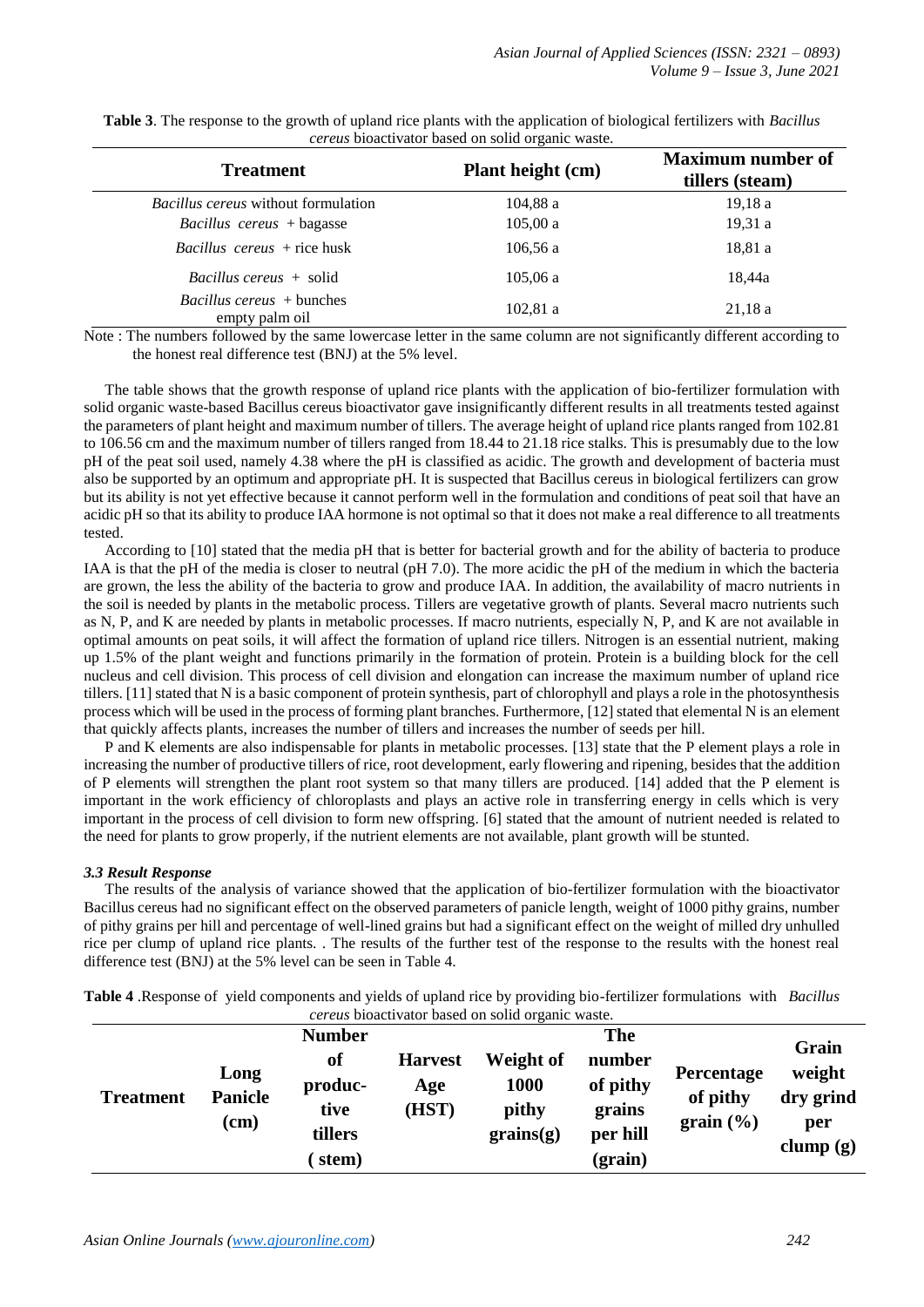| B cereus<br>without        | 26.30a  | 15.62a  | 106a |         |          |           |          |
|----------------------------|---------|---------|------|---------|----------|-----------|----------|
| formulation                |         |         |      | 26,29a  | 4975,0 a | $65,2$ ab | 37,79 a  |
| $B.$ cereus +              |         |         |      |         |          |           |          |
| bagasse                    | 26,00a  | 14.00a  | 106a | 24.45a  | 4312.5 a | 59,75 c   | 31,27c   |
| $B.$ cereus +              | 27,65a  | 13.56 a | 106a | 26,19a  | 4975.0 a | 65,55 ab  | 35,58 ab |
| rice husk<br>$B.$ cereus + |         |         |      |         |          |           |          |
| solid                      | 26,96 a | 14,87 a | 106a | 26,24a  | 5200.0 a | 66,5 a    | 35,63 ab |
| $B. cereus+$               |         |         |      |         |          |           |          |
| bunches                    | 27,62a  | 12.12a  | 106a | 25.47 a | 4362,5 a | 63,5 ab   | 34,98 ab |
| empty palm                 |         |         |      |         |          |           |          |
| oil                        |         |         |      |         |          |           |          |

Note : The numbers followed by the same lowercase letter in the same column are not significantly different according to the honest real difference test (BNJ) at the 5% level.

Table 4 shows that the yield component response and yield of upland rice plants with the application of bio-fertilizer formulation with the bioactivator *Bacillus cereus* gave insignificantly different results on the observation of panicle length and weight of 1000 pithy grains but had a significant effect on the percentage of pithy grain and weight of dry grain. milled per clump of upland rice plants. This is presumably because the application of biological fertilizer formulations can provide sufficient nutrients for yield components and yields of upland rice plants. Macro and micro nutrients are needed in plant metabolic processes, especially when filling and forming plant seeds that can provide the expected results.

Panicle length growth is greatly influenced by cell elongation that occurs in plant physiological processes. Cell elongation requires energy in the form of ATP, one of which is the constituent element P. [6] stated that the P element plays a very important role in the formation of ATP which functions as an energy source in the process of plant metabolism. Energy in the form of ATP is formed in plant tissue which causes the formation of assimilates which will be translocated into grain. The ATP that is formed will trigger various biochemical processes in plant tissue such as elongation of plant cells which can trigger long panicle growth of upland rice plants. The results of the research [15] showed that giving 90  $kg$ .ha<sup>-1</sup> of P fertilizer was able to increase panicle length, namely 12.83 cm in wheat. The application of biological fertilizer formulations to the observed parameters of the number of productive tillers showed insignificant different results for all the treatments tested. This is because some solid organic waste has not been optimal in providing macro and micro nutrients in peat soils which have little availability. According to [16], some of the characteristics of biological fertilizers, one of which is the slow availability of nutrients, nutrients derived from organic matter are needed for microbial activity to be converted from organic complex bonds that cannot be utilized by plants so that they become simple bonds that can be utilized by plants. Organic fertilizers are generally complete fertilizers because they contain macro and micro elements even in small amounts.

Observation of the harvest age of upland rice plants with the application of biological fertilizer formulations showed insignificant differences in all the treatments tested. This is presumably because the harvest age is more influenced by genetic factors (varieties) and environmental factors in the place of research (temperature and altitude). [17] stated that the harvest age of plants is determined by several factors, namely the variety and the height of the planting site. One of the requirements for the release of upland rice varieties is carried out by means of multilocation tests in 8 different locations to obtain variety description data [18]. This causes the harvest age between the descriptions and the results of the research conducted differently. It is suspected that the temperature used in the study is higher than the temperature at the research location in the description. Observation of the weight of 1000 pithy grains and the percentage of pithy unhulled rice with the application of biological fertilizers gave an insignificant difference to all the treatments tested but gave 1000 pithy grain weight results that were better than the description of rice plants. This is presumably because the biological fertilizers provided have provided sufficient macro and micro nutrients to replenish the seeds of rice plants. Macro nutrients, especially P nutrients. The results of soil analysis showed that the P nutrient content ranged from 756-1397 ppm. This amount is sufficient for the need for P nutrients in the soil for upland rice plants. Element P is an essential element for plants because it is a limiting factor that affects plant growth and production. [19] stated that in rice plants the element of P plays a role in encouraging root growth and development, triggering flowering and fruit ripening, especially in low climatic conditions, encouraging more clump formation or tillers which allow faster recovery and adaptation when rice plants experience stress and supports the formation of better grain grains and has a better nutritional content with respect to the P content in the seeds.

Observation of the amount of pithy unhulled rice with the application of biological fertilizers gave insignificant differences between the treatments tested. It is assumed that environmental temperature and genetic factors greatly influence the time of filling grain, this is in accordance with the opinion of [20] reported that the character of the number of pithy grains and the number of grains was strongly influenced by genetic factors. The environmental average temperature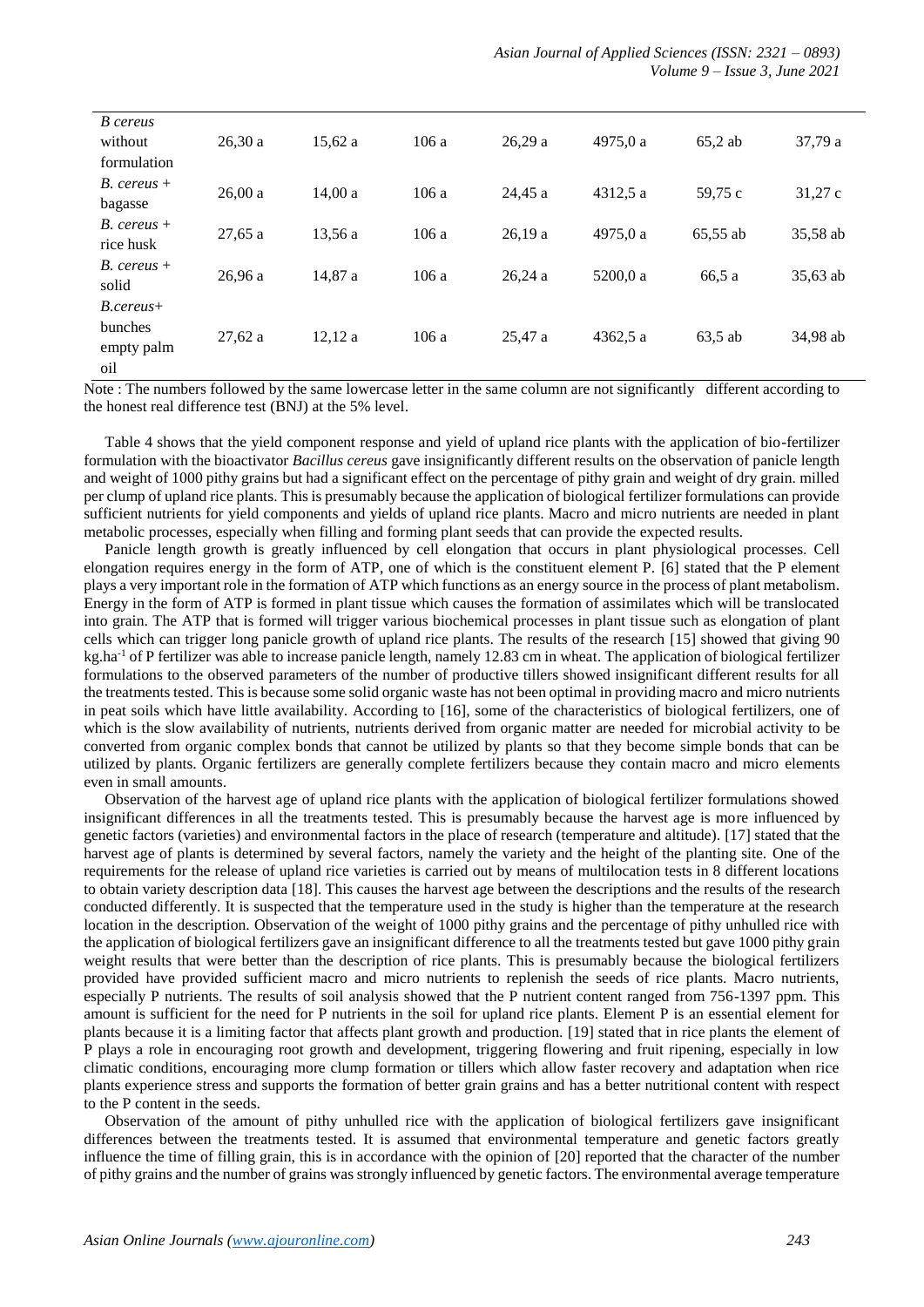is also a limiting factor in various grain formation and development processes, such as grain filling and dry matter production rate [21].

Observation of milled dry grain weight per clump with the application of biological fertilizer showed that *Bacillus cereus* without formulation was significantly different from the application of *Bacillus cereus* + bagasse but not significantly different from the treatment of *Bacillus cereus* + rice husk, *Bacillus cereus* + solid and *Bacillus cereus* + oil palm empty bunches. The weight of milled dry grain of rice plants is closely related to the amount of chlorophyll produced in rice plants because the amount of chlorophyll produced by plants is positively correlated with the rate of the plant's photosynthesis process. The application of biological fertilizers with the bioactivator *Bacillus cereus* + bagasse showed the lowest weight of milled dry grain per hill compared to other treatments. This is because bagasse has not been able to meet nutrient needs, especially in the process of replenishing rice seeds compared to other treatments. Bagasse has a more complex content compared to other organic materials. According to [22], bagasse cannot be directly fermented by microbes because it contains a lot of *cellulose*, *hemicellulose* and *lignin* which are complex compounds, so that the nutrient content is slowly available in the soil for replenishing rice seeds.

The ability of plants to be able to produce the number of filled grains per panicle is influenced by several factors. One of the most important factors is panicle length and nutrient availability. The difference in panicle length affects the difference in the number of grain seeds and the longer the panicles, the more grain will be formed. In addition, environmental factors also play a role in the high and low number of grain per panicle, because optimum light can increase the rate of photosynthesis [23].

# **4. CONCLUSION**

The application of biological fertilizers with *Bacillus cereus* bioactivator formulated with solid organic matter and without formulation has not had a significant effect on parameters (photosynthetic rate, transpiration rate,  $CO<sub>2</sub>$ concentration, stomatal conductivity, plant height, number of productive tillers, panicle length, maximum number of tillers. age of harvest, weight of 1000 pithy unhulled unhulled rice, number of pithy unhulled rice per clump and percentage of pithy unhulled rice) but significantly affected the amount of chlorophyll and weight of milled dry grain per hill of upland rice.

The application of biological fertilizers with the bioactivator Bacillus cereus without formulation and with the formulation of solid organic matter of rice husks, solids and oil palm empty bunches showed a good response to the amount of chlorophyll and yield of upland rice plants.

#### **5. ACKNOWLEDGMENT**

Thank you to the Universitas Riau through a professor's grant which has funded this research.

## **6. REFERENCES**

- [1] BPS-Statistics Indonesia, Riau dalam Angka BPS-Statistics Indonesia, Jakarta, 2019.
- [2] Simbolon, "Peat swamp forest ecosistem: an important ecosistem and regional spatial planning. Scientific exploration and sustain-nable management of peat lands resources in giam siak kecil-bukit batu biosphere reserve", Pekanbaru, Riau, 4-5 August 2009, 2009.
- [3] Hapsoh, Wawan and I.R. Dini, "Application of organic fertilizer with microbial technology supports sustainable integrated agriculture based on food crops on peatlands". University of Riau LPPM Competency Grant Final Report. Pekanbaru, 2016.
- [4] Sri, W., Suliasih and Saefudin, "Isolation and testing the effectiveness of plant growth promoting rhizobacteria on marginal land on soybean plant growth (*Glycine max* L. Merr) var. Wilis". Proceedings of the National Seminar on the Indonesian Biodiversity Society vol.1, no.1, pp. 59-65, 2015.
- [5] Dwidjoseputro, D, "Microbiology fundamentals", Djambatan, Jakarta, 2005.
- [6] Lakitan, B, "Plant physiology fundamentals" PT. Grafindo Persada, Jakarta, 2012.
- [7] Li, R., P. Guo, M. Baum, S. Grando and S. Ceccarelli "Evaluation of chlorophyll content and fluorescence parameters as indicators of drought tolerance in barley". Agricultural Sciences in China vol. 5, no 10, pp 751-757, 2006.
- [8] Anni, I.A., E. Saptiningsih and S. Haryanti "Effect of shade on growth and production of leeks (*Allium fistulosum* L.) in Bandungan, Jawa Tengah". Jurnal Biologi vol. 2, no 3, pp 31-400, 2013.
- [9] Hendriyani, I.S. and N. Setiari, "Chlorophyll content and growth of long beans (*Vigna sinensis* L.) at different water supply levels". Jurnal Sains & Mat vol. 17, no. 3, pp 145-150, 2009.
- [10] Agustian., Nuriyani, L.Maira and O. Emalinda, "Rhizobacteria that produce IAA phytohormones in the rhizosphere of Karamunting Shrubs, Titonia, and Food Crops". Jurnal Solum vol. 7, no.1, pp 49-60, 2010.
- [11] Subhan, Nurtika N., Gunadi, N, "Response of tomato plants to the use of compound fertilizer NPK 15-15-15 on latosol soil in the dry season". Jurnal Hortikultura vol. 19, no. 1, pp 40-48, 2009.